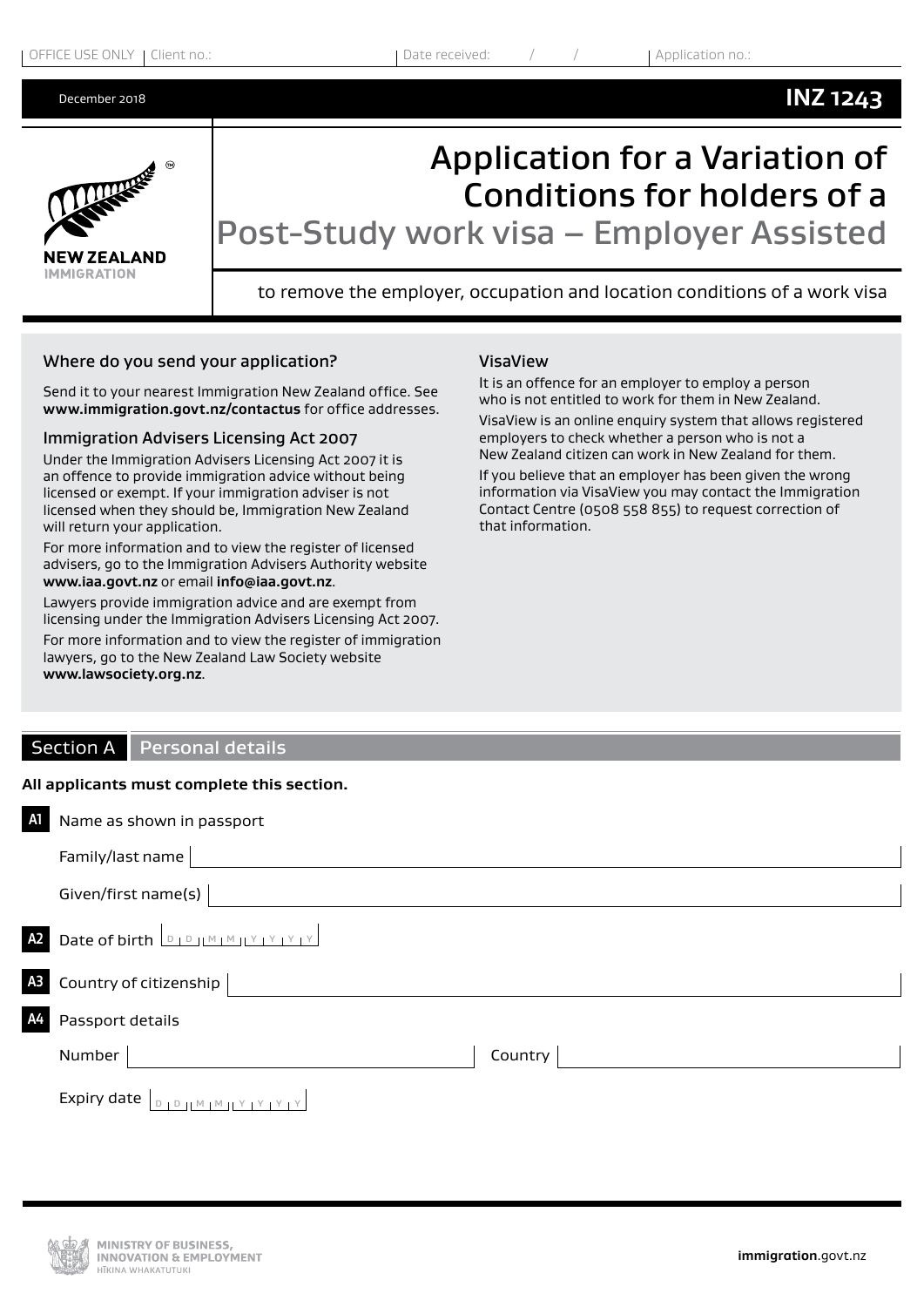|      | Your New Zealand residential address                             |  |  |  |  |
|------|------------------------------------------------------------------|--|--|--|--|
|      |                                                                  |  |  |  |  |
|      | Telephone (evening)<br>Telephone (daytime)                       |  |  |  |  |
|      | Email                                                            |  |  |  |  |
| A6 I | Name and address for communication about this application.       |  |  |  |  |
|      | $\Box$ Same as address at $\boxed{45}$ or $\Box$ Other           |  |  |  |  |
|      | Name of contact person                                           |  |  |  |  |
|      |                                                                  |  |  |  |  |
|      | Organisation name (if applicable) and address                    |  |  |  |  |
|      |                                                                  |  |  |  |  |
|      | New Zealand Business Number<br>For help search: www.nzbn.govt.nz |  |  |  |  |
|      | Telephone (daytime)<br>Telephone (evening)                       |  |  |  |  |
|      | Email<br>Fax                                                     |  |  |  |  |
|      |                                                                  |  |  |  |  |
|      | <b>Section B</b><br><b>Variation of conditions</b>               |  |  |  |  |

#### **Complete this section.**

 $\Box$  I am applying to vary my work visa conditions so that I can work in any occupation, for any employer in any location.

# Section C Declaration by applicant

I have provided true and correct information in this form.

I understand that if false or misleading information is submitted, my application may be declined without further warning.

I understand that Immigration New Zealand may provide information about my entitlement to work to potential employers including via the online VisaView system.

I understand that under immigration instructions E7.40 it remains a condition of my visa that I must not provide commercial sexual services, act as an operator of a New Zealand business of prostitution or invest in a New Zealand business of prostitution.

Signature of principal applicant Date <sup>D</sup> <sup>D</sup> <sup>M</sup> <sup>M</sup> <sup>Y</sup> <sup>Y</sup> <sup>Y</sup> <sup>Y</sup>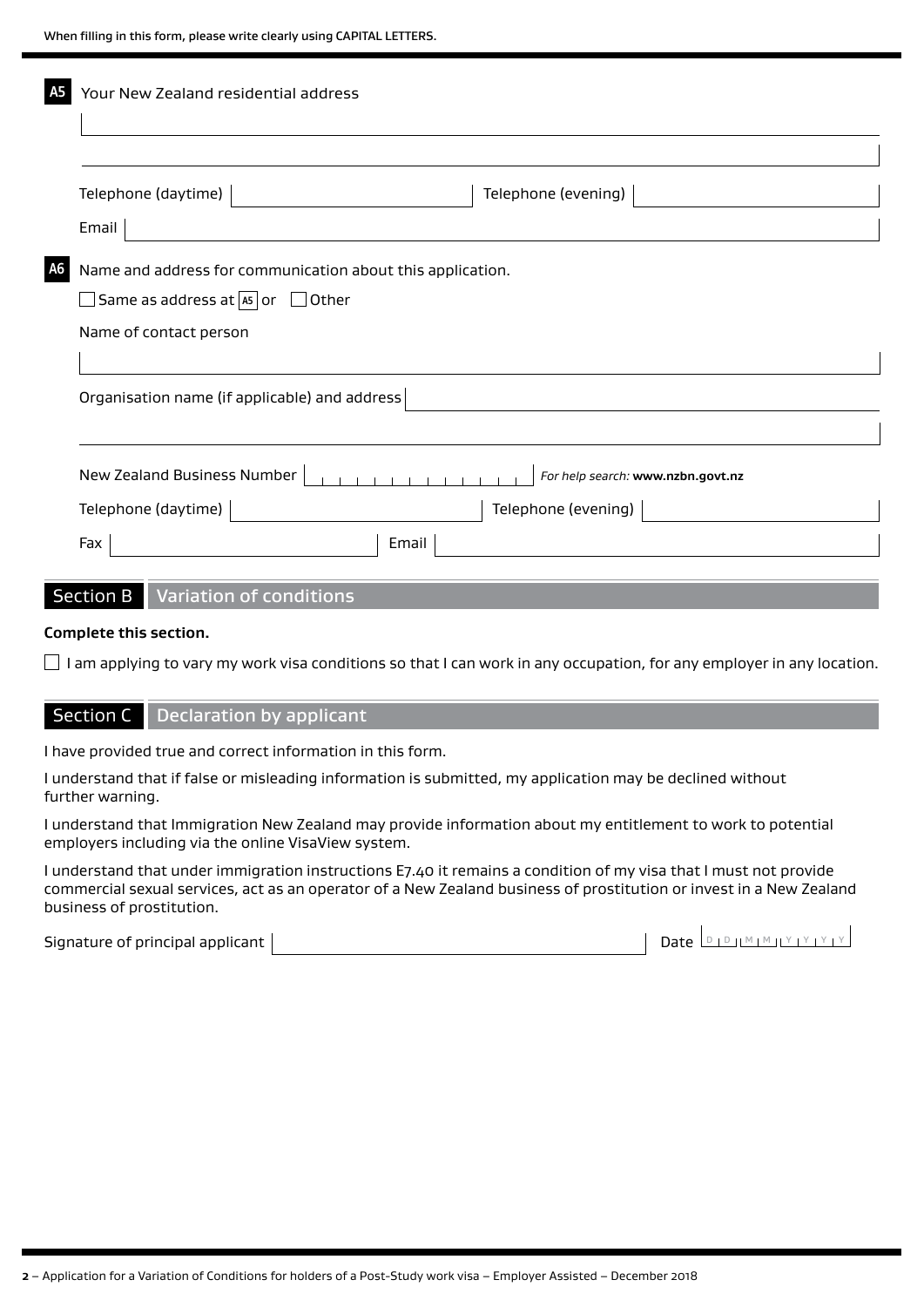# **Section D** Immigration adviser's details

|                | This section must be completed by the applicant's immigration adviser. If the applicant has authorised all<br>advisers within an organisation to act on their behalf at $\overline{^{[{\bf k}]}},$ only the person named at $\overline{^{[{\bf k}]} }$ must complete this<br>section. If the applicant does not have an immigration adviser, this section does not have to be completed. |
|----------------|------------------------------------------------------------------------------------------------------------------------------------------------------------------------------------------------------------------------------------------------------------------------------------------------------------------------------------------------------------------------------------------|
| D1             | Tick the one option that applies to you.                                                                                                                                                                                                                                                                                                                                                 |
|                | I am a licensed immigration adviser under the New Zealand Immigration Advisers Licensing Act 2007. Go to  D2                                                                                                                                                                                                                                                                             |
|                | I am exempt from licensing under the New Zealand Immigration Advisers Licensing Act 2007. Go to $ v_3 $                                                                                                                                                                                                                                                                                  |
|                | If you are unlicensed when you should be licensed under the Immigration Advisers Licensing Act 2007, Immigration New Zealand will return<br>your client's application. It is an offence to provide immigration advice without holding a licence, unless you are exempt.                                                                                                                  |
| D <sub>2</sub> | Licensed advisers. Provide your licence details.                                                                                                                                                                                                                                                                                                                                         |
|                | Licence type                                                                                                                                                                                                                                                                                                                                                                             |
|                | $\lceil$ full $\lceil$ provisional<br>$\Box$ limited. List conditions specified in the register.                                                                                                                                                                                                                                                                                         |
|                |                                                                                                                                                                                                                                                                                                                                                                                          |
|                |                                                                                                                                                                                                                                                                                                                                                                                          |
|                | Licence number $ 2,0$<br>Go to Section E: Declaration by person assisting the applicant.                                                                                                                                                                                                                                                                                                 |
| D <sub>3</sub> | Exempt from licensing. Tick one box below to show why you are exempt from licensing.                                                                                                                                                                                                                                                                                                     |
|                | $\perp$ I provided immigration advice in an informal or family context only, and I did not provide the advice<br>systematically or for a fee.                                                                                                                                                                                                                                            |
|                | I am a New Zealand member of Parliament or member of their staff and I provided immigration advice<br>as part of my employment agreement.                                                                                                                                                                                                                                                |
|                | I am a foreign diplomat or consular staff.                                                                                                                                                                                                                                                                                                                                               |
|                | I am an employee of the New Zealand public service and I provided immigration advice within the scope<br>of my employment agreement.                                                                                                                                                                                                                                                     |
|                | I am a lawyer and I hold a current practising certificate as a barrister or as a barrister and solicitor of the<br>High Court of New Zealand.                                                                                                                                                                                                                                            |
|                | I am employed by, or I am working as a volunteer for, a New Zealand community law centre where at least one<br>lawyer is on the employing body of the community law centre or is employed by or working as a volunteer for<br>the community law centre in a supervisory capacity.                                                                                                        |
|                |                                                                                                                                                                                                                                                                                                                                                                                          |

 $\Box$  I am employed by, or I am working as a volunteer for, a New Zealand citizens advice bureau.

*Go to Section E: Declaration by person assisting the applicant*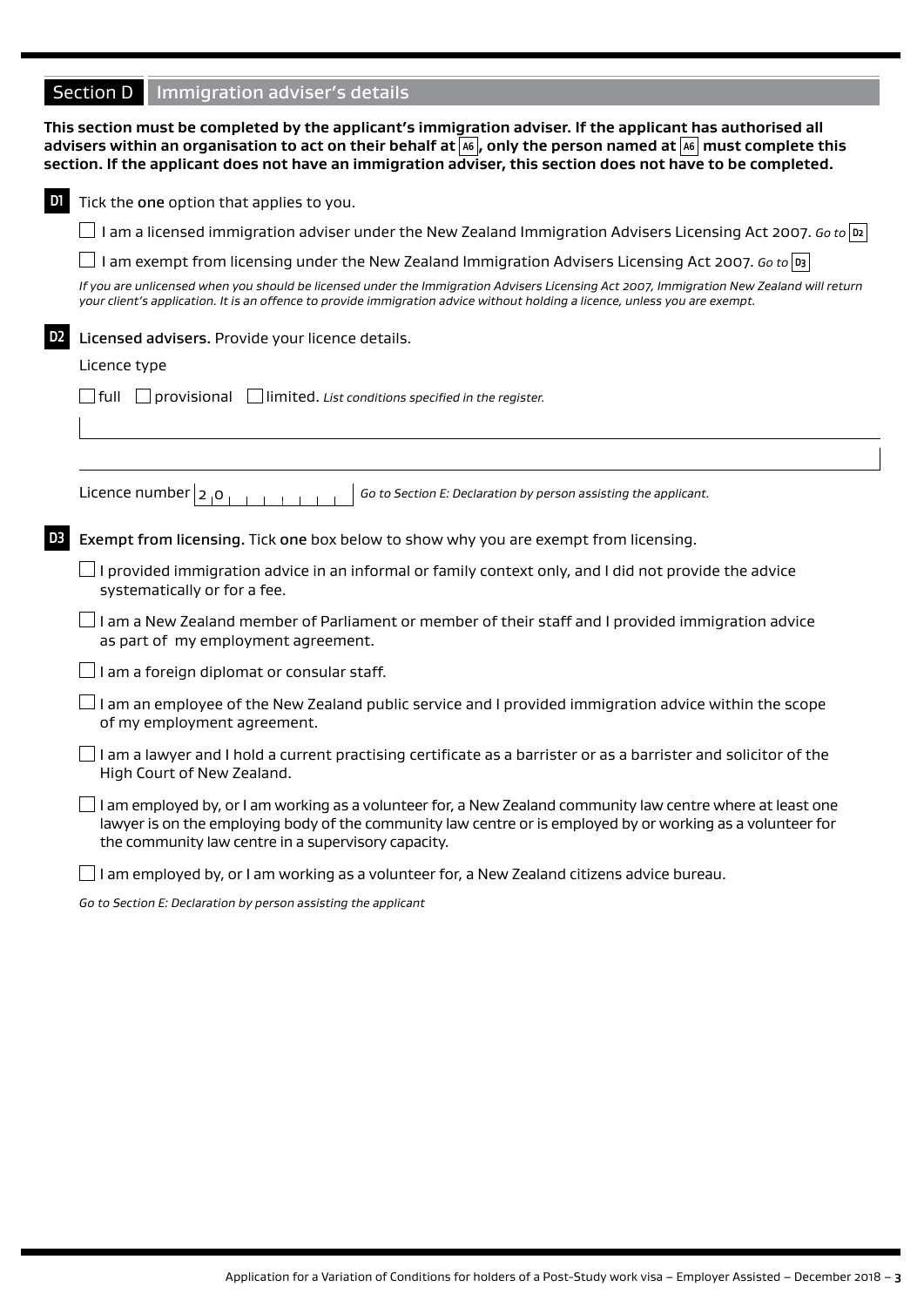|  |  | Section E   Declaration by person assisting the applicant |  |
|--|--|-----------------------------------------------------------|--|
|--|--|-----------------------------------------------------------|--|

|                                                          | applicant to fill in this form, this section does not have to be completed.                          |       |                     | This section must be completed and signed by the applicant's immigration adviser, or by any person who<br>has assisted the applicant by providing immigration advice, explaining, translating, or recording information<br>on the form for the applicant. If the applicant does not have an immigration adviser, and no one helped the                         |  |
|----------------------------------------------------------|------------------------------------------------------------------------------------------------------|-------|---------------------|----------------------------------------------------------------------------------------------------------------------------------------------------------------------------------------------------------------------------------------------------------------------------------------------------------------------------------------------------------------|--|
|                                                          | your client's application. It is an offence to provide immigration advice without holding a licence. |       |                     | If you are unlicensed when you should be licensed under the Immigration Advisers Licensing Act 2007, Immigration New Zealand will return                                                                                                                                                                                                                       |  |
|                                                          | PO Box 6222, Wellesley Street, Auckland 1141, New Zealand.                                           |       |                     | For more information, go to the Immigration Advisers Authority website www.iaa.govt.nz, or email info@iaa.govt.nz or write to them at                                                                                                                                                                                                                          |  |
|                                                          | Name and address of person assisting applicant.                                                      |       |                     |                                                                                                                                                                                                                                                                                                                                                                |  |
|                                                          | $\Box$ Same as name and address given at $\boxed{\mathsf{as}}$ or $\Box$ as below.                   |       |                     |                                                                                                                                                                                                                                                                                                                                                                |  |
| Family/last name                                         |                                                                                                      |       | Given/first name(s) |                                                                                                                                                                                                                                                                                                                                                                |  |
|                                                          |                                                                                                      |       |                     |                                                                                                                                                                                                                                                                                                                                                                |  |
|                                                          | Organisation name (if applicable) and address                                                        |       |                     |                                                                                                                                                                                                                                                                                                                                                                |  |
|                                                          |                                                                                                      |       |                     |                                                                                                                                                                                                                                                                                                                                                                |  |
|                                                          |                                                                                                      |       |                     |                                                                                                                                                                                                                                                                                                                                                                |  |
| For help search: www.nzbn.govt.nz<br>Telephone (daytime) | New Zealand Business Number (for New Zealand businesses only)                                        |       | Telephone (evening) |                                                                                                                                                                                                                                                                                                                                                                |  |
| Fax                                                      |                                                                                                      | Email |                     |                                                                                                                                                                                                                                                                                                                                                                |  |
|                                                          | the form what they were, who made them and the reason they were made.                                |       |                     | I understand that after the applicant has signed this form it is an offence for me to change or add further information,<br>or change or add any documents attached to the form, without making a statement identifying what information or<br>material has been changed, added or attached and by whom. If I make these changes or additions, I must state on |  |
| of up to seven years.                                    |                                                                                                      |       |                     | I understand that the maximum penalty for this offence is a fine of up to NZ\$100,000 and/or a term of imprisonment                                                                                                                                                                                                                                            |  |
|                                                          | I certify that the applicant asked me to help them complete this form and any additional forms.      |       |                     |                                                                                                                                                                                                                                                                                                                                                                |  |
|                                                          |                                                                                                      |       |                     | I certify that the applicant agreed that the information provided was correct before signing the declaration.                                                                                                                                                                                                                                                  |  |
|                                                          | I have assisted the applicant as an interpreter/translator.                                          |       |                     |                                                                                                                                                                                                                                                                                                                                                                |  |
|                                                          | I have assisted the applicant with recording information on the form.                                |       |                     |                                                                                                                                                                                                                                                                                                                                                                |  |
|                                                          | I have assisted the applicant in another way.                                                        |       |                     |                                                                                                                                                                                                                                                                                                                                                                |  |
| Specify                                                  |                                                                                                      |       |                     |                                                                                                                                                                                                                                                                                                                                                                |  |
|                                                          | in Section G: Immigration adviser's details are correct.                                             |       |                     | I have provided immigration advice (as defined in the Immigration Advisers Licensing Act 2007) and my details                                                                                                                                                                                                                                                  |  |
| Signature of person assisting                            |                                                                                                      |       |                     | Date $ $<br>$D + D + [M + M + Y + Y + Y + Y]$                                                                                                                                                                                                                                                                                                                  |  |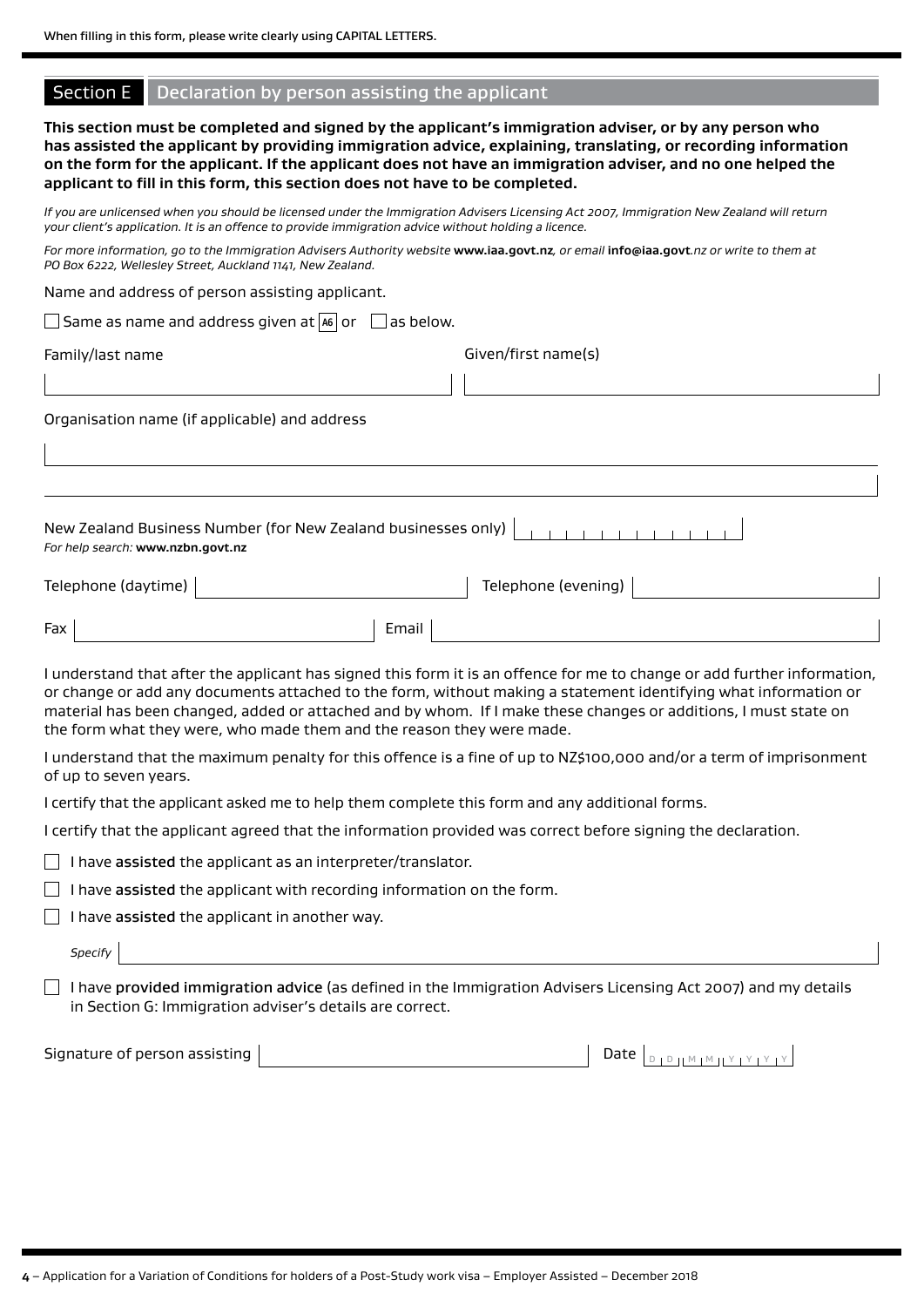# **Application checklist**

| OFFICE<br><b>USE</b><br><b>ONLY</b> | Information and documents you must supply                                                | <b>CHECK</b><br>LIST |
|-------------------------------------|------------------------------------------------------------------------------------------|----------------------|
|                                     | I have completed the application form.                                                   |                      |
|                                     | I have provided the application fee.                                                     |                      |
|                                     | I have attached a certified copy (or the original) of my<br>passport or travel document. |                      |

# Section F Paying your application fee

### Your application fee

To find out how much to pay, where to send your application, and how long a decision may take, see **www.immigration.govt.nz/fees.**

Amount

| Application number |
|--------------------|
| (office use only)  |

# Preferred methods of payment

We recommend that you use one of the following methods of payment for better security and faster processing:

| $\cdots$ . $\cdots$ because because, $\cdots$                                                                        |
|----------------------------------------------------------------------------------------------------------------------|
| $\Box$ Bank cheque/bank draft                                                                                        |
| Credit card (choose one)                                                                                             |
| Mastercard<br>Visa                                                                                                   |
| SWITCH card Issue number<br>$\Box$ SWITCH card (UK only) $\vert$                                                     |
| Name of cardholder                                                                                                   |
|                                                                                                                      |
| Card number                                                                                                          |
|                                                                                                                      |
| $CVC/CVV$ number $ $                                                                                                 |
| Note: your CVC/CVV number is the three-digit number found on the<br>signature strip on the back of your credit card. |
| Expiry date $\boxed{D + D +  M + M  + Y + Y + Y}$                                                                    |
| Signature of cardholder                                                                                              |
|                                                                                                                      |
|                                                                                                                      |
| Other methods of payment                                                                                             |
| Personal cheque. Note that we will hold your application<br>for 10 working days to allow the cheque to be cleared.   |

# **We do not accept money orders.**